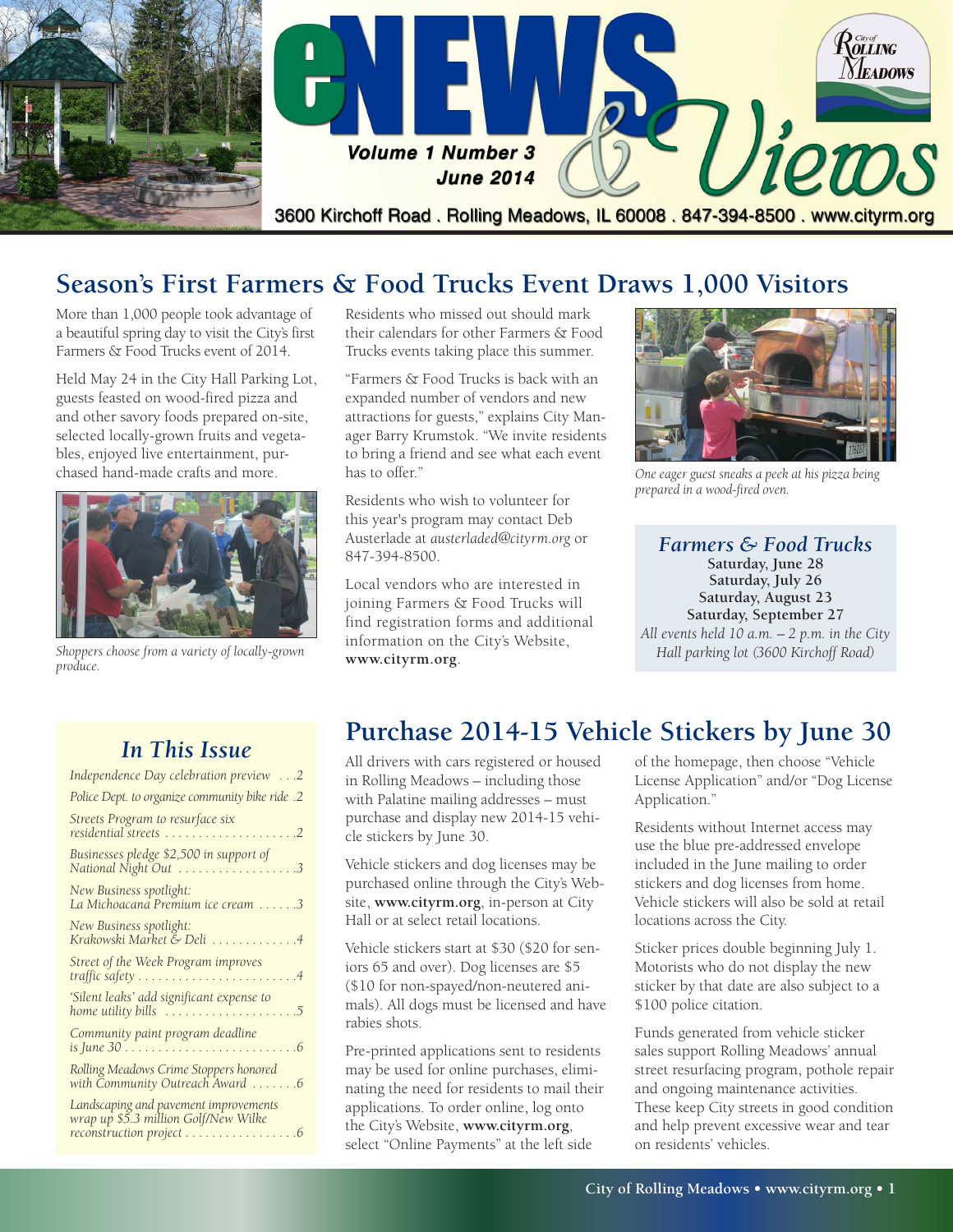

*"American Proud" is the theme of this year's Independence Day parade.*

### *City to Commemorate Independence Day with Parade, Fireworks*

Rolling Meadows will celebrate America's independence Friday, July 4, with an old-fashioned morning parade, followed by an awe-inspiring fireworks display in Salk Park later that evening.

**"American Proud" Independence Day Parade** (11:30 a.m.) – This year's parade will begin at the corner of Jay Lane and Central Road, travel north on Jay to Grouse Lane, head west to Meadow Drive, then north to Kirchoff Road. The parade will culminate at the Rolling Meadows Shopping Center.

Residents, businesses, school groups, and local organizations and clubs are welcome to join this year's parade. Enter floats or other specialty vehicles, decorate bikes or march to the beat of your own drummer. Parade applications are available on the City's Website, **[www.cityrm.org](http://www.cityrm.org)**.

**Fireworks extravaganza at Salk Park** (Approx. 9:15 p.m.) – Following an afternoon of backyard barbeques and other family gatherings, residents will bring blankets and chairs to Salk Park to experience the City's thundering fireworks display.



## **2014 Streets Program Underway; Rohlwing/ Industrial Resurfacing Plans Take Shape**

Preparations for the resurfacing of six residential streets later this summer is underway, as part of Rolling Meadows' 2014 Street Program. Streets slated for resurfacing this year include:

- Mayflower Court
- Lavender Court
- Bluebird Lane (from Grouse to Hawk)
- Debra Court
- Central Road (Barker Avenue to Salt Creek Bridge)
- Kieth Court

The program approved by City Council in April includes pavement patching along Kirchoff Road. In addition, sidewalk repairs throughout the City will take place simultaneously.

Meanwhile, City officials are in the process of planning for a proposed Illinois Department of Transportation (IDOT) project to resurface Industrial Avenue and Rohlwing Road (between Industrial and Kirchoff Road).

The City has already secured \$1.2 million in grant funding from the federal government and the Illinois Department of Commerce and Economic Opportunity (DCEO) to cover the majority of the project's estimated \$1.4 million cost.

Rolling Meadows Public Works Director Fred Vogt says that bidding for the Rohlwing/Industrial project will take place in late summer. Construction is likely to begin in spring 2015.

# **Police-Sponsored Community Bike Ride to Explore City's Bike Path System, August 2**

The Rolling Meadows Police Department is organizing a Community Bike Ride this summer to raise awareness of bike safety and encourage use of the City's extensive bike path system, Police Chief Dave Scanlan reports.

The event will begin at 6 p.m., Saturday, August 2, at Fratello's Hot Dogs, 3301 Kirchoff Road. Plans call for an eight-mile track for riders of all ages, and a two-mile track for younger, less experienced riders.

"The Community Bike Ride is an opportunity for residents to experience Rolling Meadows' bike paths and green spaces in a whole new way," Chief Scanlan says. "It is also a great way to promote the importance of bike safety and physical activity."

Held just three days before National Night Out (Tuesday, August 5), the Community Bike Ride serves as a celebration of community pride, and further cements the bond between police officers and the residents they serve.

For more information, contact Marina Sullivan at 847-870-2698 or *[sullivanm@cityrm.org](mailto:sullivanm@cityrm.org)*.

## **Steel Supply Company Celebrates 43 Years of Business in Rolling Meadows**

Congratulations to the Steel Supply Company, which celebrated 43 years as a member of the Rolling Meadows Business Community in April. The company distributes special finish steel shafting and tubing used in furnaces and air conditioners, and for machine shops throughout the United States and around the globe.

Founded in 1904, the Steel Supply Company came to Rolling Meadows in 1971.



For more information, visit the company Website at **<www.steelsupply.com>**.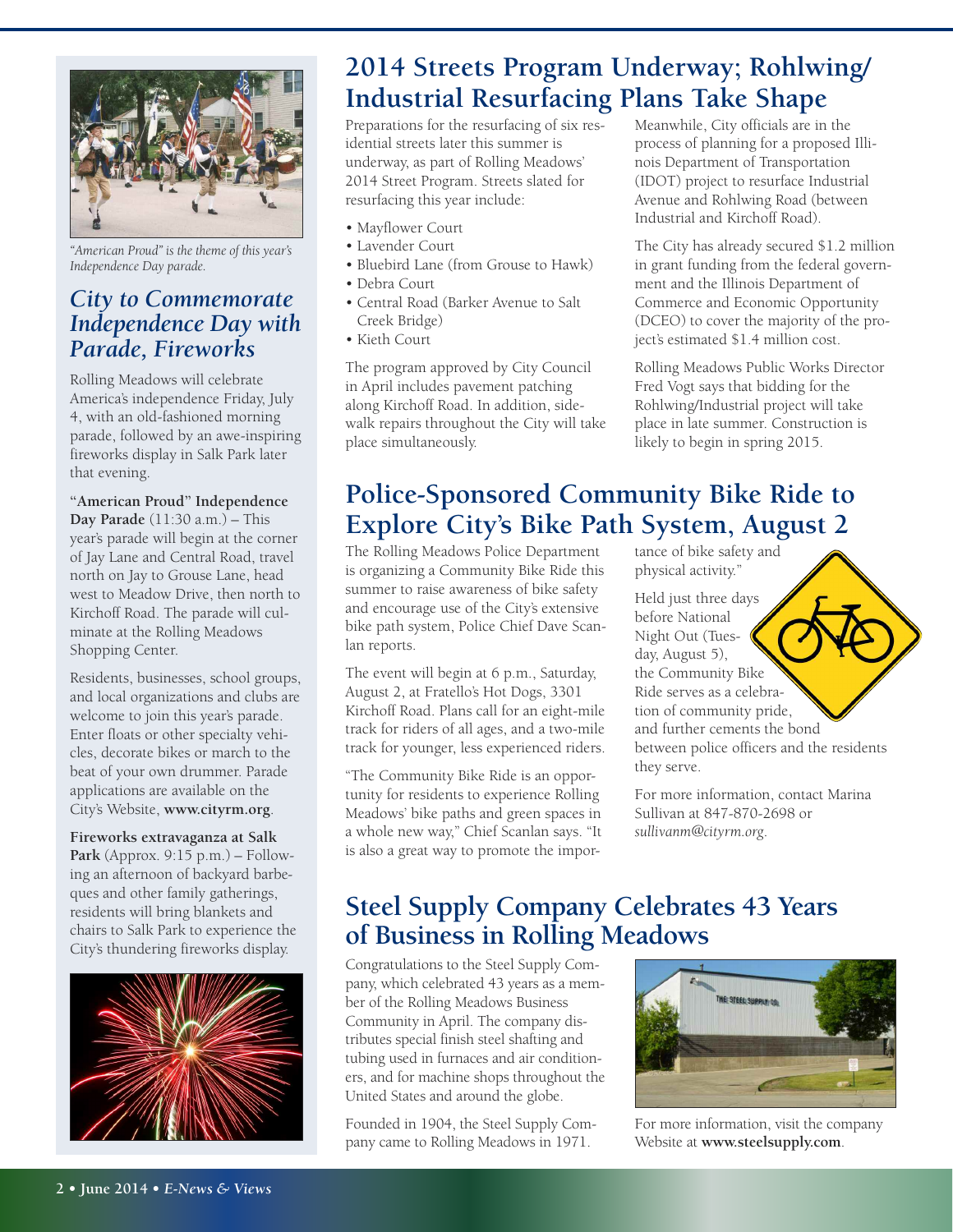## **Businesses Lend Support to 'National Night Out' Community Event**

Rolling Meadows businesses have pledged nearly \$2,500 in support of this year's National Night Out, an evening of family activities and community spirit that will take place 6 – 8:30 p.m., Tuesday, August 5, at the Rolling Meadows Community Center (3705 Pheasant Drive).

Sponsoring firms, to date, are Bear Construction; Christopher B. Burke Engineering, Ltd.; J.C. Restoration; ManorCare Rolling Meadows; Methode Electronics Inc.; Panasonic; Plum Grove Supportive Living and State Farm.



*The Jesse White Tumblers perform at last year's event.* 

"National Night Out helps heighten awareness of local crime prevention efforts and strengthens the bond between police officers and the community we serve," Rolling Meadows Police Sergeant Tom Gadomski explains. "Sponsorships from local businesses are a great way to help us reach out to families and provide valuable safety information in a setting where everyone can enjoy themselves."

National Night Out guests will enjoy giveaways, games, roving entertainers and free snacks, while supplies last. It will also feature an evening fireworks display and special appearances by the Jesse White Tumblers, Chicago Bears mascot "Staley Da Bear" and Chicago Wolves mascot "Skates."

In addition, public safety vehicle displays by the Public Works Department and Fire Department will help residents learn more about the important services each provides.



*National Night Out will offer family-friendly activities for guests of all ages.*

Businesses that are interested in supporting National Night Out may contact Sgt. Gadomski at *[gadomski@cityrm.org](mailto:gadomski@cityrm.org)* or 847- 870-9070.

#### *Mark Your Calendar!*

National Night Out Tuesday, August 5 6:00 – 8:30 p.m. Rolling Meadows Community Center 3705 Pheasant Drive

## **La Michoacana Premium Offers Authentic Mexican Ice Cream Flavors and More**

There is only one place in Rolling Meadows where you can choose from 40 different home-made ice cream flavors and also pick up an order of Flaming Hot Cheetos covered in nacho cheese: La Michoacana Premium, located at 2219 Algonquin Road.

Owners Hugo and Aida Prado opened their new ice cream shop in March, seizing an opportunity to introduce Rolling Meadows residents to authentic Mexican ice cream. Customers may choose from 22 assorted milk- and water-based ice cream flavors, 19 different flavors of cream popsicles, 14 varieties of water fruit popsicles, as well as fresh fruit water, ice cream bars, yogurt parfaits, shakes, juices and assorted snacks.

"We already draw a lot of high schoolaged customers who come in after school," explains Aida, who takes great pride in being able to introduce several family recipes to the shop's customers. "Now that the weather is improving, we are very excited to help Rolling Meadows residents keep cool this summer."



*Find 40 ice cream flavors – and nacho cheesecovered Cheetos – at La Michoacana Premium.*

All of La Michoacana Premium's ice cream is made fresh in-store. Aida says that the "Mangoneadas" – Mango ice cream, squeeze lime, chili powder and chamoy (a sweet  $&$  sour sauce) – is the shop's best-seller. Other customer favorites include the Oreo- and bubble gum-flavored popsicles.

The Prados are already successful entrepreneurs – they own a second La Michoacana Premium in Palatine. Their extended family owns 16 other ice cream stores throughout the Chicago area. Aida says the Rolling Meadows location offers a new opportunity to introduce "the taste of our tradition."

For more information, visit online at **<www.lamichoacanapremium.com>**.



#### *Top 10 Rolling Meadows Employers*

The Rolling Meadows Chamber of Commerce has released its annual "Top 10 Rolling Meadows Employers" list. For more information, visit **www.rmchamber.org** or call 847- 398-3730.

- 1. Northrop Grumman Corp. 2,100 employees
- 2. Capital One 625
- 3. Houghton Mifflin Harcourt 350 (formerly Riverside Publishing Co.)
- 4. Komatsu 325
- 5. Meijer 274
- 6. A.H. Management Group 268
- 7. RTC 246
- 8. Panasonic 235
- 9. Methode Electronics 230
- 10. Walmart 217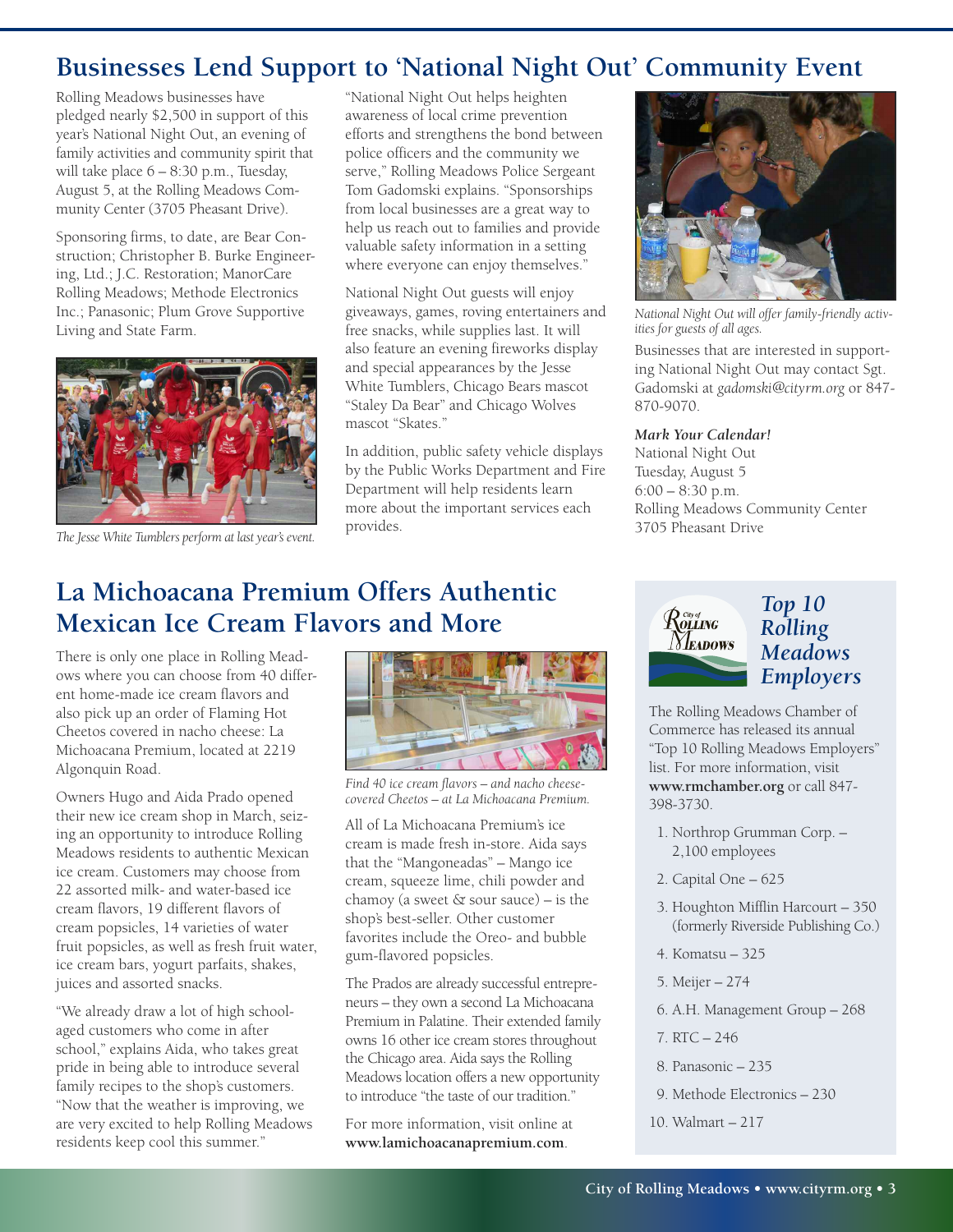## **Krakowski Market Specializes in Serving Authentic Polish Cuisine**

Krakowski Market is far more than simply a grocery store that stocks a variety of Polish and Eastern European specialties: it is a family-owned business that serves authentic Polish cuisine, including freshly-baked pastries and fine deli meats and cheeses.



*Freshly-baked pastries are prepared in-store.*

Located at 2122 Plum Grove Road, the Market features popular staples – including pierogi (Polish dumplings) and a variety of sausages – but owners Greg and Wiesia Palka also offer homemade soups and sandwiches for customers on-the-go, as well as fresh salads and traditional desserts.

"My parents saw an opportunity to share classic recipes with our customers and give them a taste of Poland," explains Kayetan Palka, who is studying hospitality management at the Illinois Institute of Art but also helps out at the Market. "Part of the fun is offering an ever-changing variety of foods that our customers will enjoy."

Krakowski Market also features an expansive catering menu that includes everything from pork cutlets and Hungarian beef stew to chicken piccata and white fish in creole remoulade sauce.



*Catering tray ready for delivery.*

"My family has always liked Rolling Meadows," Kayetan adds. "We look forward to serving our customers and putting down roots in the community."

For more information, contact Krakowski Market at 847-907-4328.

## **Street of the Week Program Improves Traffic Safety, Driver Awareness**

The Rolling Meadows Police Department's Street of the Week program has resulted in a significant decrease in the number of speeding and unsafe driving violations issued in residential areas throughout the City, Commander Tom Calcagno reports.

Each week, the Police Department focuses its speed enforcement efforts on a specific section of Rolling Meadows. The goal is to improve driver awareness of posted speed limits and traffic signs, and encourage compliance.

Patrol officers assigned to specific traffic enforcement "beats" serve as liaisons to area residents. They supervise speed limit enforcement strategies within their particular section and follow up with residents to ensure all concerns are being addressed.

"The Street of the Week program continues to be a very successful approach for responding to residents' concerns about unsafe

driving and improving public safety," Cdr. Calcagno says.

Residents – and drivers – may check the Police Department's Webpage (**<www.cityrm.org/rmpd>**) to learn where enforcement operations are taking place each week. To report areas of traffic safety concern, contact Cdr. Calcagno at 847-870-9042 or *[calcagth@cityrm.org](mailto:calcagth@cityrm.org)*.

#### *'Street of the Week' Schedule*

| WEEK OF | <b>LOCATION</b>                                                   |
|---------|-------------------------------------------------------------------|
|         | <b>June 2</b> Lincoln Avenue (from Taft Ave. to Vermont St.)      |
|         | <b>June 9</b> Oriole Lane (from Campbell St. to Kirchoff Rd.)     |
|         | <b>June 16</b> Old Plum Grove Road (at Grove Rd.)                 |
|         |                                                                   |
|         | <b>June 30</b> . Brookmeade Drive (Central Rd. to Plum Grove Dr.) |

### **Welcome New Businesses**

**Absolute Care at Home** – *Homecare placement agency* 5105 Tollview Dr. #193 (773-577-7080)

**Comfort Home Private Care LLC** – *Privatecaregiver services* 3501 Algonquin Rd. #560 (847-275-5390)

**HCP Financial & Management Services** – *Administrativesupport services* 3501 Algonquin Rd. #560 (847-275-5390)

**Krakowski Market** – *Polish deli and market* 2122 Plum Grove Rd. (847-907-4328)

**La Michoacana Premium** – *Icecream shop and snacks* 2219 Algonquin Rd. (630-589-6332)

**More Wireless** – *Cell phone retail* (*new owner*) 1693 Algonquin Rd. (847-772-4080)

**MPS Healthcare Inc.** – *Home health pediatric nursing* 3501 Algonquin Rd. #210 (847-925-5260)

**Oncology of Northshore** – *Clinic* 2000 Golf Rd. (847-871-1800)

**Rational Cooking Systems Inc.** – *Commercial oven distributor* 1701 Golf Rd. Commercium #120 (224-366-3500)

**Schmidt & Haegeland Builders** – *General contractor* 4300 Lincoln Ave. Ste Q (847-991-0123)

**Transwestern Commercial Services LLC** – *Property management* 1600 Golf Rd. #750 (847-378-8032)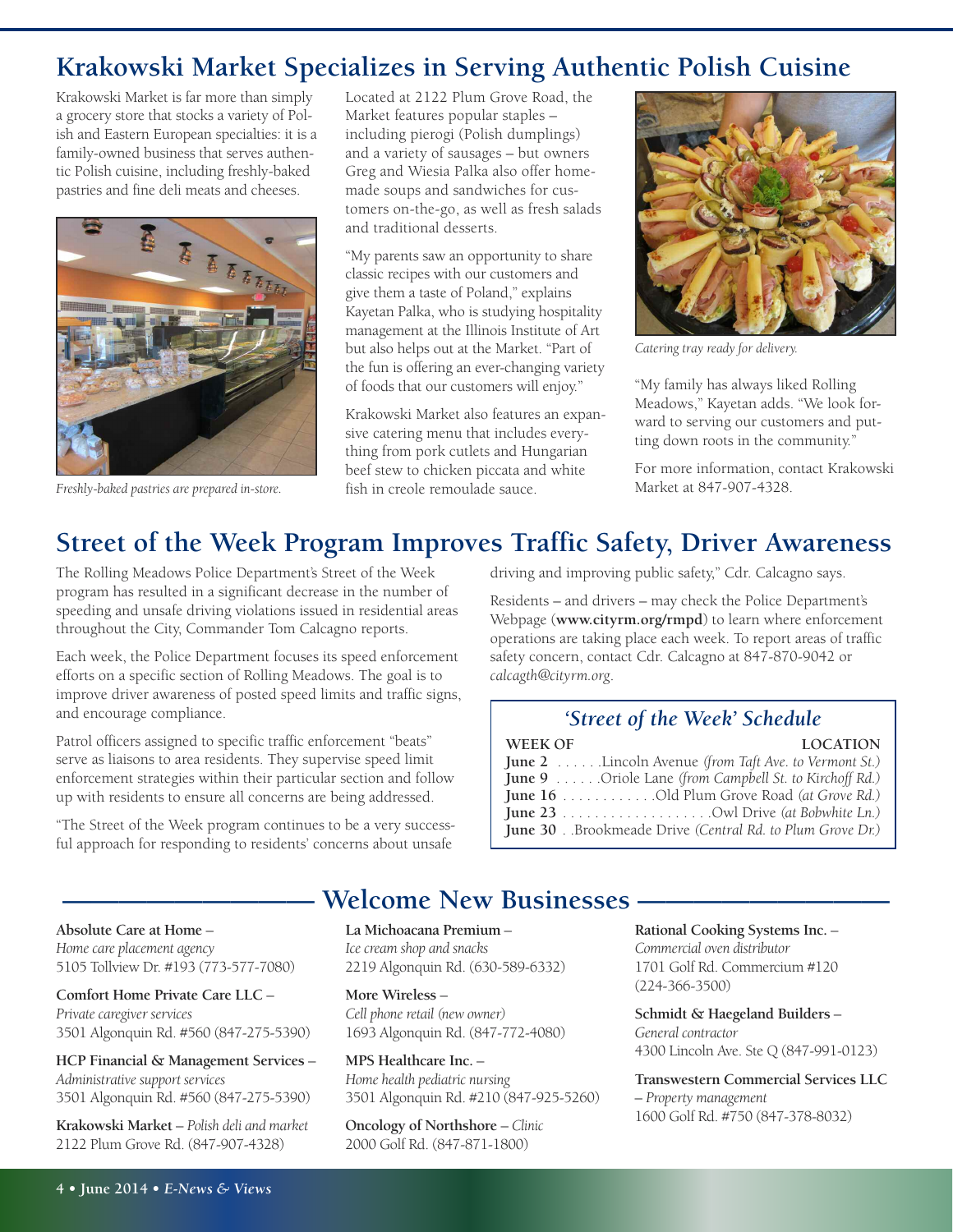## **Ignoring 'Silent Leaks' is Like Flushing Money Down the Toilet**

A leaking toilet can add significant expense to a homeowner's water bill. Unfortunately, many people continue to figuratively "flush" money away, because they don't realize the toilet has a leak.

Even when there are no visible signs of water leakage, small "silent leaks" may be expanding water flow through the toilet and adding to a home's consumption. As the chart below indicates, a ¼-inch leak will waste more than 300,000 gallons of water in one month's time – adding more than \$3,000 to the water bill.

Fortunately, homeowners can save themselves significant amounts of money on their monthly bills by conducting a few simple diagnostic tests:

- 1. Remove the toilet tank cover and add dye capsules, food coloring or powdered drink mix into the tank water until it turns a deep hue. Wait 30 minutes. The water in the toilet bowl should remain clear. If the dye is seen seeping into the bowl, there is a leak.
- 2. Once the leak is detected, conduct a second test to identify the source: Draw a pencil line on the back inside wall of the tank at the water level, then turn off the water supply to the tank (either under the tank or at the main



*Leaking toilets increase both consumption and monthly utility bills.*

water shutoff). Wait 20-30 minutes.

- If the water level remains at the pencil mark, the leak is occurring at the refill valve (located at the left side of the tank).
- If the water level falls below the pencil mark, the leak is in the flush valve (located in the tanks' center).
- 3. Replace the faulty valve.

| Size of<br>Leak              | <b>Gallons Wasted</b><br>per Month | Added<br>Cost |
|------------------------------|------------------------------------|---------------|
| $1/4$ <sup>11</sup>          | 337,054 gallons                    | \$3,390.59    |
| $\frac{1}{8}$ <sup>11</sup>  | 94,463 gallons                     | \$935.57      |
| $\frac{1}{16}$ <sup>11</sup> | $23,615$ gallons                   | \$218.58      |
| $1/32$ <sup>11</sup>         | 5,903 gallons                      | \$51.71       |

# **Community Paint Program Deadline: June 30**

June 30 is the deadline to apply for a community service program organized by the City's Urban Affairs Committee that will paint the exterior of a Rolling Meadows resident's home this summer.

The program is open to qualified homeowners who are unable to perform the work themselves, due to physical limitations or limited financial resources.

Applicants may send an email describing their situation to Deb Austerlade (*[austerladed@cityrm.org](mailto:austerladed@cityrm.org)*) by June 30. All applications will be reviewed by members of the Urban Affairs Committee.

Committee members and volunteers from Northrop Grumman will perform the work. Paint and materials will be donated by J.C. Licht/Epco Paint and Decorating Center, 3230 Kirchoff Road.



*J.C. Licht/Epco Paint and Decorating Center has partnered with Urban Affairs Committee members for the community paint program.*

### *This Month in Rolling Meadows*

**June 1 – Vehicle stickers/dog licenses go on sale**

**June 3 – Environmental Committee,** 7 p.m., City Hall

**June 5 – Adjudication Hearing (Parking),** 2 p.m., City Hall

**June 6 – Rolling Meadows Cruise Night,** 6 – 9 p.m., Meadows Christian Fellowship (2401 Kirchoff Road)

**June 9 – Board of Fire & Police Commissioners,** 9 a.m., City Hall

**June 10 – Crime Stoppers,** 5:30 p.m.; **City Council Meeting,** 7:30 p.m. both at City Hall

**June 11 – Urban Affairs Committee,** 5:45 p.m., City Hall

**June 12 – Adjudication Hearing,** 1 p.m., City Hall

**June 13 – Rolling Meadows Cruise Night,** 6 – 9 p.m., Meadows Christian Fellowship (2401 Kirchoff Road)

**June 17 – City Council Committee of the Whole,** 7:30 p.m., City Hall

**June 19 – Adjudication Hearing (Red Light),** 2 p.m., City Hall

**June 20 – Rolling Meadows Cruise Night,** 6 – 9 p.m., Meadows Christian Fellowship (2401 Kirchoff Road); **Movies in the Park:** *Wreck-it-Ralph*, 8:45 p.m., Community Center Park

**June 24 - City Council Meeting,** 7:30 p.m., City Hall

**June 26 – Blood Drive,** 1 – 7 p.m., City Hall

**June 27 – Rolling Meadows Cruise Night,** 6 – 9 p.m., Meadows Christian Fellowship (2401 Kirchoff Road)

**June 28 – Farmers & Food Trucks,** 10 a.m. – 2 p.m., City Hall

**June 30 – Deadline to purchase and display vehicle stickers/dog licenses**